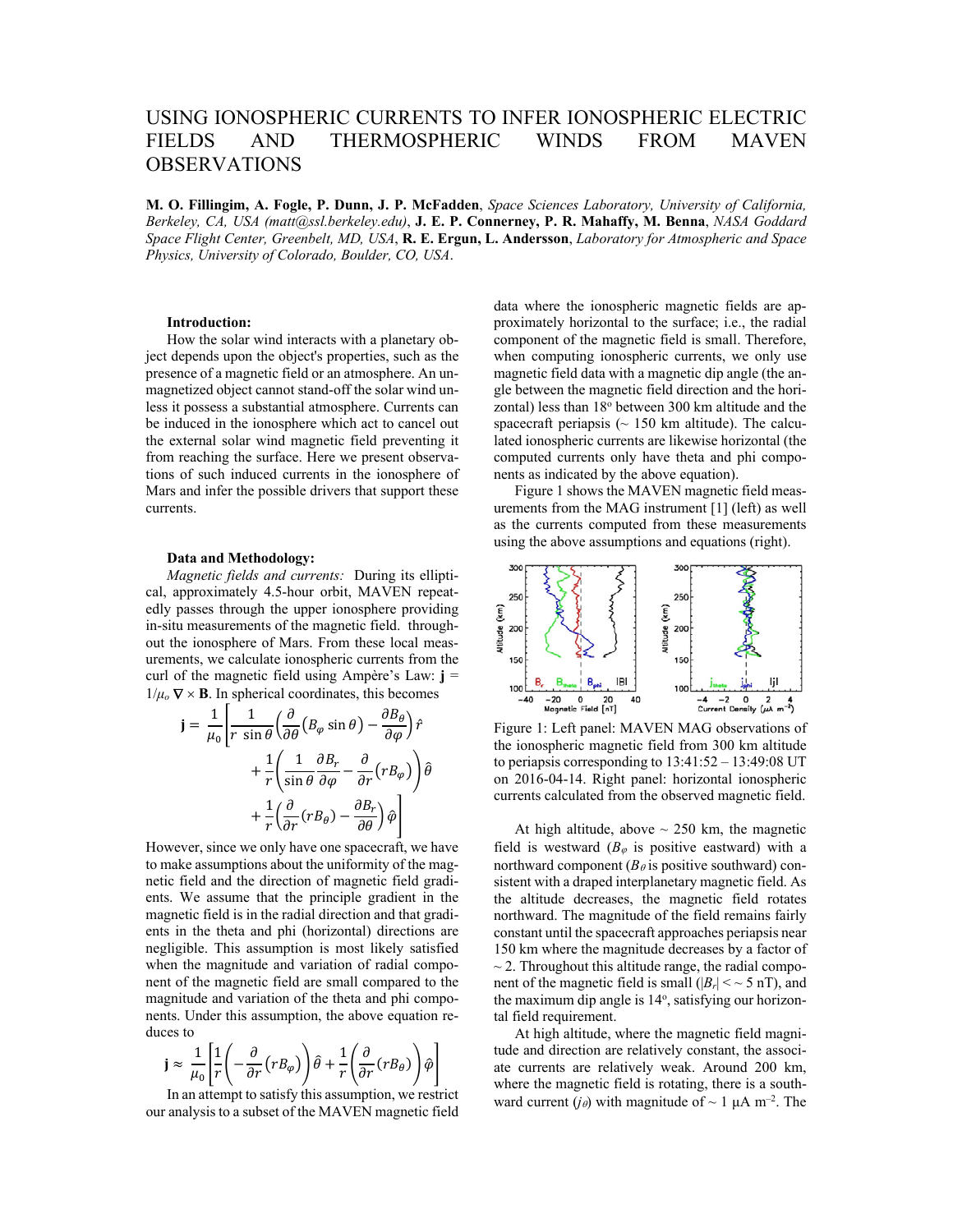magnitude of the current increases again near periapsis where the magnitude of the magnetic decreases. We should note that below 200 km, the magnetic field direction is predominantly in the northward (negative  $B_{\theta}$ ) direction. Currents in the theta (north-south) direction, at about 200 km and near periapsis, are therefore parallel or anti-parallel to the horizontal magnetic field. This is in contrast to the terrestrial case where field aligned currents are typically thought to be vertical.

*Current drivers:* Once we determine the currents, we can investigate what processes support these currents in the ionosphere. Starting with the steady state ion and electron equations of motion, neglecting ionelectron collisions,

$$
-\frac{1}{n_{i,e}}\nabla(n_{i,e}kT_{i,e}) + m_{i,e}\mathbf{g} \pm q(\mathbf{E} + \mathbf{v}_{i,e} \times \mathbf{B}) - m_{i,e}\mathbf{v}_{in,en}(\mathbf{v}_{i,e} - \mathbf{u}) = 0
$$

where *n* is the particle density, *k* is Boltzmann's constant, *T* is temperature, *m* is particle mass, **g** is the acceleration due to gravity, *q* is the absolute value of the particle charge, **E** is the electric field, **v** is the particle velocity, **B** is the magnetic field, *ν* is the particle–neutral collision frequency, **u** is the neutral (thermospheric) wind velocity, and the subscripts *i* and *e* correspond to ions and electrons, respectively, we can solve for the particle velocity in terms of the forces in both the parallel and perpendicular directions:

 $\mathbf{v}_{s\parallel} = \left(\frac{1}{m_s v_{sn}}\right) \mathbf{F}_{\parallel} + \mathbf{u}_{\parallel}$ 

$$
\mathbf{v}_{s\perp} = \left(\frac{1}{m_s v_{sn}}\right) \left(\frac{v_{sn}^2}{v_{sn}^2 + \omega_s^2}\right) \left(\mathbf{F}_{s\perp} \pm \frac{\omega_s}{v_{sn}} \mathbf{F}_{s\perp} \times \hat{\mathbf{b}}\right) + \mathbf{u}_{\perp}
$$

where

and

$$
\mathbf{F}_s = -\frac{1}{n_s} \mathbf{\nabla}(n_s k T_s) + m_s \mathbf{g} \pm q(\mathbf{E} + \mathbf{u} \times \mathbf{B})
$$

*ω* is the particle gyrofrequency, and *s* represents ions and electrons.

The current density is given by

$$
\mathbf{j} = nq(\mathbf{v_i} - \mathbf{v_e})
$$

By ignoring the pressure gradient and gravity terms in the force expression and plugging the ion and electron velocity expressions into the current equation, we can express the parallel and perpendicular currents as functions of the electric field and neutral wind velocity: ∥ൌ ߪ∥ሺ۳ܝൈ۰ሻ ൌ ߪ∥۳∥

and

$$
\mathbf{j}_{\parallel} = \sigma_{\parallel} (\mathbf{E} + \mathbf{u} \times \mathbf{B}) = \sigma_{\parallel} \mathbf{E}_{\parallel}
$$

$$
\mathbf{j}_{\perp} = \sigma_P(\mathbf{E} + \mathbf{u} \times \mathbf{B}) - \sigma_H(\mathbf{E} + \mathbf{u} \times \mathbf{B}) \times \mathbf{\hat{b}}
$$
  
where

$$
\sigma_{\parallel} = \frac{n_i q_i^2}{m_i v_{in}} + \frac{n_q q_e^2}{m_e v_{en}}
$$
\n
$$
\sigma_P = \frac{n_i q_i^2}{m_i v_{in}} \left(\frac{v_{in}^2}{v_{in}^2 + \omega_i^2}\right) + \frac{n_e q_e^2}{m_e v_{en}} \left(\frac{v_{en}^2}{v_{en}^2 + \omega_e^2}\right)
$$
\n
$$
\sigma_H = -\frac{n_i q_i^2}{m_i v_{in}} \left(\frac{v_i \omega_i}{v_{in}^2 + \omega_i^2}\right) + \frac{n_e q_e^2}{m_e v_{en}} \left(\frac{v_{en} \omega_e}{v_{en}^2 + \omega_e^2}\right)
$$

are the parallel (or direct), Pedersen, and Hall conductivities, respectively.

For simplicity, we consider two end members as current drivers: electric fields and neutral winds. Assuming the currents are driven by electric fields, the driving force becomes  $\mathbf{F} = \pm q\mathbf{E}$  and  $\mathbf{u} = 0$ . Solving the current equations for the electric field gives the standard, simplified Ohm's Law:

and

$$
\mathbf{E}_{\perp} = \frac{\sigma_P}{\sigma_P^2 + \sigma_H^2} \Big( \mathbf{j}_{\perp} + \frac{\sigma_H}{\sigma_P} \mathbf{j}_{\perp} \times \mathbf{\hat{b}} \Big)
$$

 $\mathbf{E}_{\parallel} = \frac{\mathbf{j}_{\parallel}}{\sigma_{\parallel}}$ 

Alternatively, assuming that the currents are driven by neutral winds, the driving force becomes **F**  $= \pm q(\mathbf{u} \times \mathbf{B})$  and  $\mathbf{E} = 0$ . Solving the current equation for the neutral wind gives

$$
\mathbf{u}_{\perp} = \frac{1}{B} \frac{\sigma_P}{\sigma_P^2 + \sigma_H^2} \left( \frac{\sigma_H}{\sigma_P} \mathbf{j}_{\perp} - \mathbf{j}_{\perp} \times \mathbf{\hat{b}} \right)
$$

In steady state, a parallel neutral wind cannot support a parallel current: positive and negative particles move in the same direction at the same speed, so there is not differential motion. Therefore, from observations of currents, we are unable to derive any information about neutral winds parallel to the ambient magnetic field.

In order to quantitatively estimate the current drivers, we need to first compute the conductivities. We can compute the conductivities given knowledge of the thermospheric (neutral) composition, density, and temperature as well as the ionospheric composition, density, and temperature and the magnetic field magnitude.

Figure 2 shows the neutral composition and density as measured by the Neutral Gas and Ion Mass Spectrometer (NGIMS) [2] (left) and the ion composition and density from the Suprathremal and Thermal Ion Composition (STATIC) instrument [3] and the electron density from the Langmuir Probe and Waves (LPW) instrument [4] (right) for the same interval shown in Figure 1.



Figure 2: Left panel: MAVEN NGIMS neutral composition and density observations. Right panel: MAVEN STATIC and LPW observations of ion composition and density and election density. The time interval is the same as that shown in Figure 1.

In the right panel of Figure 2, we can see that throughout most of the altitude range, STATIC does not return usable  $O^+$  densities. Where  $O^+$  densities are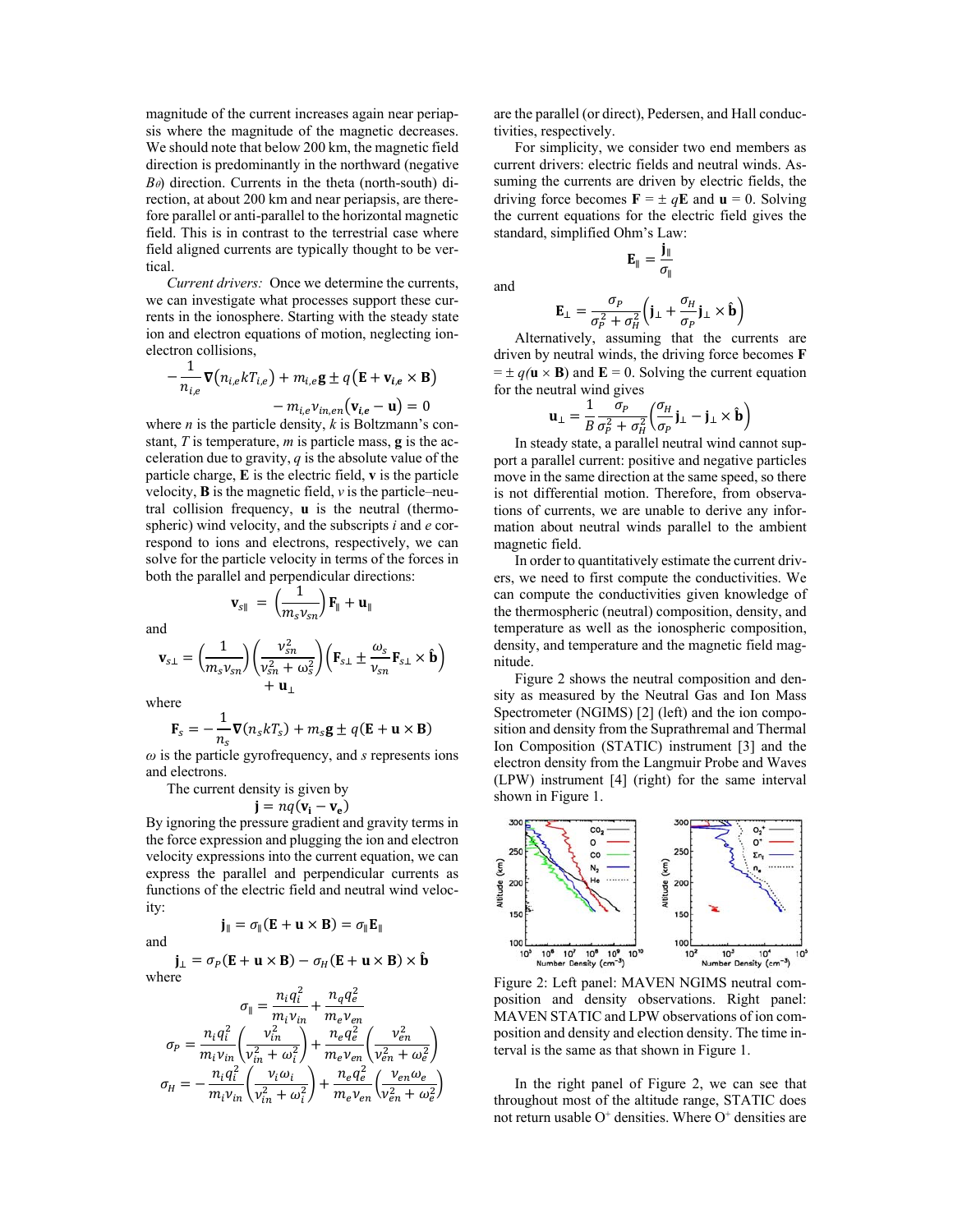reported, at the topmost and bottommost altitudes (red curve), the O<sup>+</sup> density is a small fraction of the  $O_2^+$ density. Also note that there is good agreement between the total ion density (blue curve), which is simply the  $O_2^+$  density throughout most of the altitude range, and the electron density (dotted curve). Therefore, where  $O<sup>+</sup>$  densities are not reported, we assume that all ions are  $O_2^+$ .

From the ion composition and magnetic field magnitude, we compute particle gyrofrequencies, *ωi,e*. From the neutral composition, the neutral, ion, and electron temperatures, and collision frequency expressions (given by [5], for example), we compute the ion-neutral and electron-neutral collision frequencies, *νin,en*. We note that, since we do not have measurements of neutral temperatures, we assume that the ion and neutral temperatures are equal below 180 km and that the neutrals are isotropic above this altitude.

The parallel (direct), Pedersen, and Hall conductivities calculated using the above data and assumptions are shown in Figure 3.



Figure 3: Parallel (direct), Pedersen, and Hall conductivities, as defined in the text, calculated from MAVEN observations.

Once we have the conductivities and currents, we are able to compute the possible current drivers. Figure 4 shows the computed electric field assuming neutral winds are zero. The left hand panel shows the perpendicular and parallel components of the electric field. The parallel component (in red) has been multiplied by a factor of 100 for clarity. The right hand panel shows the perpendicular component of the electric field in spherical coordinates.



Figure 4: Left panel: Parallel (red) and perpendicular components of the electric field calculated from conductivities and currents. Right panel: Perpendicular component of the electric field in spherical coordinates. Above  $\sim$  200 km, the calculated electric field is not valid.

It is important to note that the calculated electric field is not valid above  $\sim$  200 km. Above this altitude, the electric field becomes unphysically large as the conductivities become very small. In this high altitude region, both the ions and electrons are magnetized and are no longer collisionally coupled to the neutrals. The above expressions relating the electric field to the current were derived assuming a collisional ionosphere. In a non-collisional regime, an electric field will cause the ions and electrons to drift together, and a current will not be generated. The simplified version of Ohm's Law is no longer applicable.

At lower altitudes, the perpendicular component of the electric field is typically a few microVolts per meter. The parallel component is approximately 100 times smaller, on the order of 0.1  $\mu$ V m<sup>-1</sup>. Since the parallel conductivity is much larger than the Pedersen or Hall conductivities, the parallel electric field is similarly much smaller than the perpendicular electric field. Near periapsis, we can see that the perpendicular component of the electric field is predominantly in the radial direction. Since the Hall conductivity is larger at these altitudes (see Figure 3), a radial electric field will drive a horizontal Hall (electron) current.

Figure 5 shows the perpendicular thermospheric neutral winds computed from the conductivities and currents assuming the electric field is zero. The left panel shows the magnitude of the perpendicular neutral winds (we have no information about parallel neutral winds, see above), and the right panel shows the perpendicular neutral winds in spherical coordinates.



Figure 5: Left panel: Magnitude of the perpendicular thermospheric neutral winds. Right panel: Perpendicular neutral winds in spherical coordinates. Above  $\sim$ 200 km, the calculated neutral winds are not valid.

As is the case for the electric fields, the computed neutral winds are not valid above  $\sim$  200 km since neither the ions nor electrons are collisional. The peak magnitude of the neutral winds near periapsis is  $\sim$  250 m/s. The neutral winds are predominantly westward (negative phi direction) near periapsis. However, since the magnetic field is predominantly northward near periapsis (see Figure 1), we do not have any information about neutral winds in the north-south (parallel) direction.

### **Summary and Future Work:**

Using MAVEN observations of the magnetic field, thermospheric composition and density, and